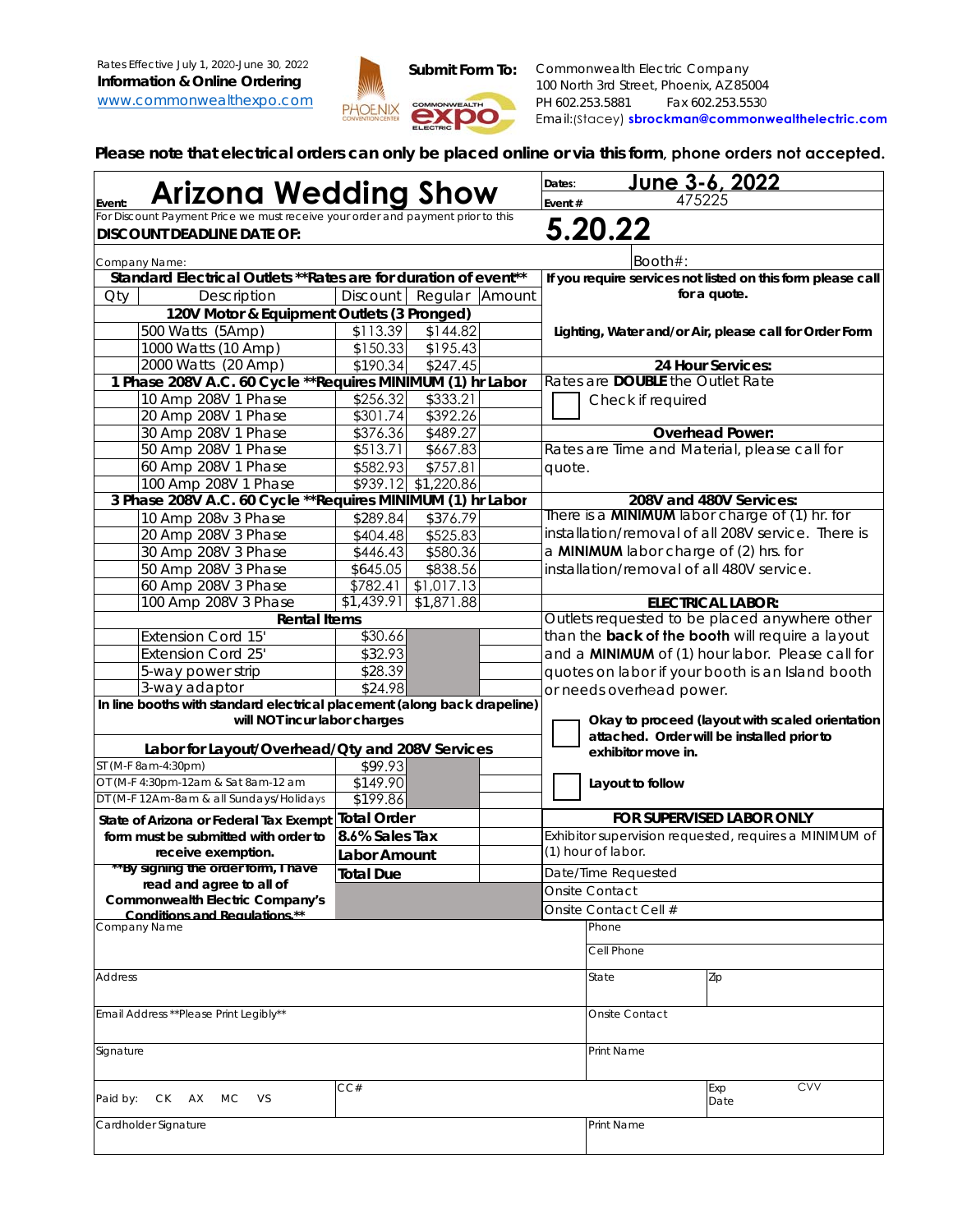

### **Payment Policy:**

- 1. **Payment in full:** is required on all orders at the time the order is placed. Purchase orders are not considered payment. There will be an additional \$35 service charge on all returned checks. For your convenience, we accept the following forms of payment: Check, Money Order, Visa, MasterCard and American Express. No cash will be accepted.
- 2. **Tax:** All amounts, except labor, are subject to a combined Arizona State and City sales tax. If you are tax exempt in the state of Arizona, please attach sales tax exemption certificate (form 5000) to your order. Orders submitted online will not be accepted as tax exempt, and credit will not be given for sales tax paid online. Tax exempt orders must be submitted with the order form and not placed online.
- 3. **Discount Rates:** Please see order form for exact date for each event.
- 4. **Regular Rates:** are applied to all orders received after the deadline for the discounted rates and orders received on-site at the event.
- 5. **Refunds:** will not be issued on services that have already been installed. Refunds will not be considered unless submitted in writing by customer prior to the close of the event.
- 6. **Contract Agreement:** Lessor will not be responsible for strikes, accidents, an Act of God, or delays beyond control. If by any reason of any default on the part of the lessee, hereunder, it becomes necessary to engage an attorney, the lessee agrees to pay all costs, expenses, and the attorney's fees expanded or incurred by lessor in connection therewith. Payment or receipt of this contract constitutes acknowledgment that lessee has read and agrees to all conditions and regulations as stated in this contract.

#### **Outlets & Equipment:**

- 1. All electrical outlets are provided at an additional charge and are not part of a booth package unless otherwise indicated on the Commonwealth Electric order form.
- 2. Each outlet ordered is ONE (1) SINGLE plug-in.
- 3. In-line and peninsula booths: each outlet will be located at the back of the booth. Island booths: outlets will be placed at the most convenient location for Commonwealth Electric unless otherwise noted by the customer. Should outlets be required in any other location within the booth, a labor charge will be incurred, and a layout must be submitted with order.
- 4. Outlets are to be ordered separately by each customer and may not be shared with other customers.
- 5. Building utility outlets are not a part of the booth space and are not to be accessed, blocked or used by customers.
- 6. Electrical floor boxes must not be covered or blocked by customer unless prior arrangements have been made with Commonwealth Electric.
- 7. All materials and equipment furnished by Commonwealth Electric for this service order, shall remain the property of Commonwealth Electric and shall only be removed by Commonwealth Electric at the close of the event. Any equipment removed by the customer shall be charged the replacement cost of the specific equipment.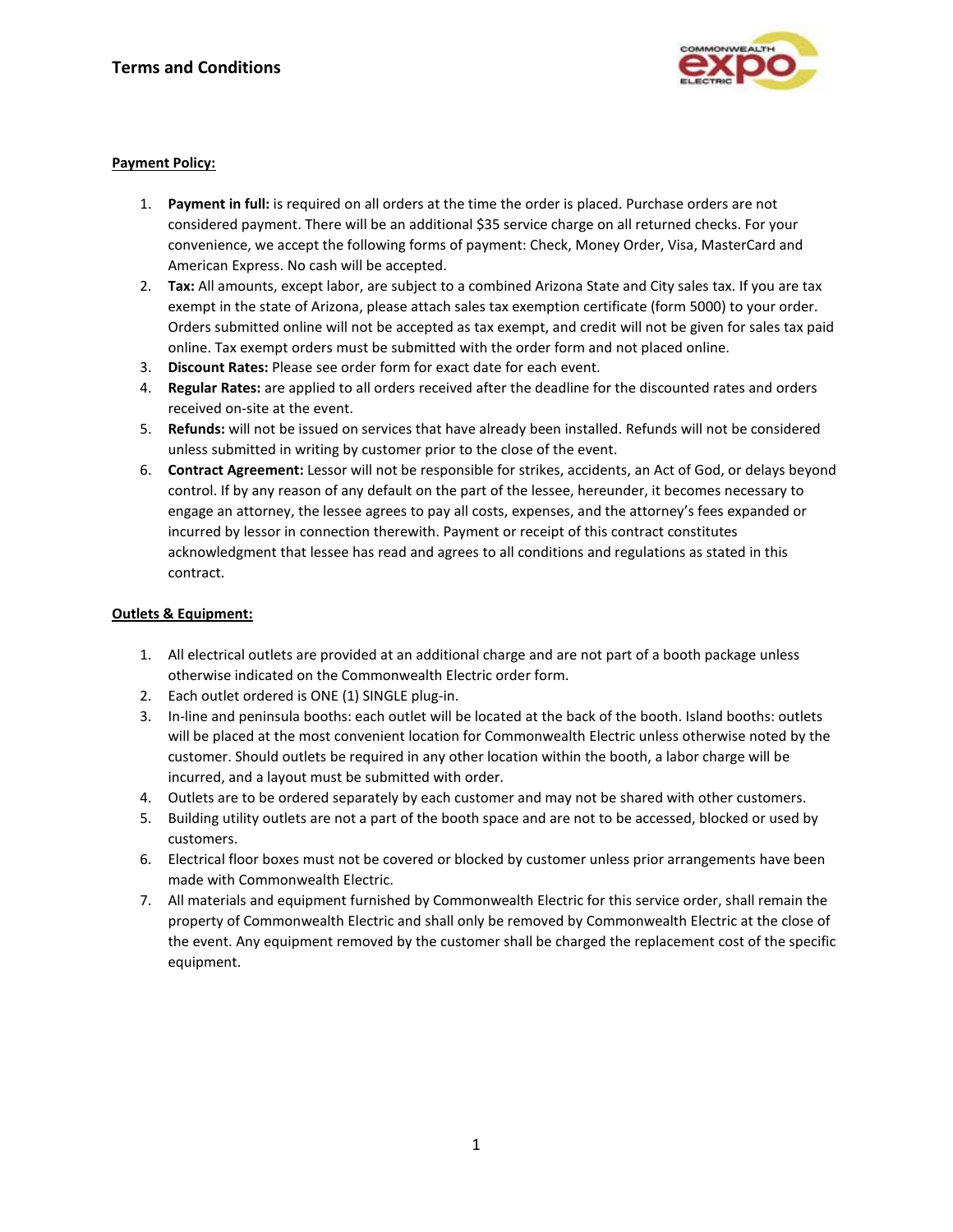

#### **Labor:**

Labor charges shall be incurred for the following: (please refer to the order form or contact Commonwealth Electric for labor minimums per service)

- Request for your outlet to be placed anywhere other than the back of your booth. A layout must be attached to your order with booth orientation & dimensions.
- All 110V (120V) services above 20 amps.
- All 208V (220V) services ordered with a minimum of one (1) hour labor per connection.
- Conversion of customer power connection.
- All overhead services.
- Ordering eight (8) or more services within the same booth space.
- Requested customer supervision for service installation.

# **Conditions and Regulations:**

- 1. Commonwealth Electric will provide standard NEMA connections for all services 208V (220V) or higher. Please check with Commonwealth Electric for specific type of connection per facility. It is the responsibility of each customer to convert to each facility's connection.
- 2. Customers are responsible for supplying all converters 220V-110V for international equipment. Should Commonwealth Electric supply, there will be an additional charge. Contact Commonwealth Electric for specific charges.
- 3. Commonwealth Electric will not be responsible for any cutting or altering of any floor covering in order to bring services to a booth in a specific location.
- 4. All equipment, regardless of source of power, must comply with all Federal, State, and City safety codes.
- 5. All equipment must be approved by Underwriters Laboratory and properly UL labeled with complete information as to current, voltage, phase, cycle, horsepower, etc. If equipment is not UL approved and tagged, Commonwealth Electric reserves the right to refuse to energize.
- 6. All customer supplied cords must be of the three (3) wire grounded type. Use of open sockets, latex or lamp cord wire is prohibited.
- 7. All exposed, non-current carrying metal parts of fixed equipment, which are liable to be energized, shall be grounded.
- 8. Commonwealth Electric is not responsible for voltage fluctuations or power failure because of temporary conditions.

# **FAQ:**

**1. How much power do I need to order?**

Answer: You will need to check the electrical tag/sticker on each piece of equipment to determine the actual wattage or amperage required. Please feel free to contact the Commonwealth Electric Account Manager for your event if you need assistance.

- **2. How much power will I need to order for a laptop?** Answer: You may power up to three (3) laptops per 500-watt outlet ordered.
- **3. How much power will I need to order for lighting?** Answer: Please add up the wattage of each lightbulb to determine total amount of wattage needed to order. Example: Four (4) sixty (60) watt lightbulbs would total two hundred forty (240) watts. You would need to order a 500-watt outlet to power these lights.